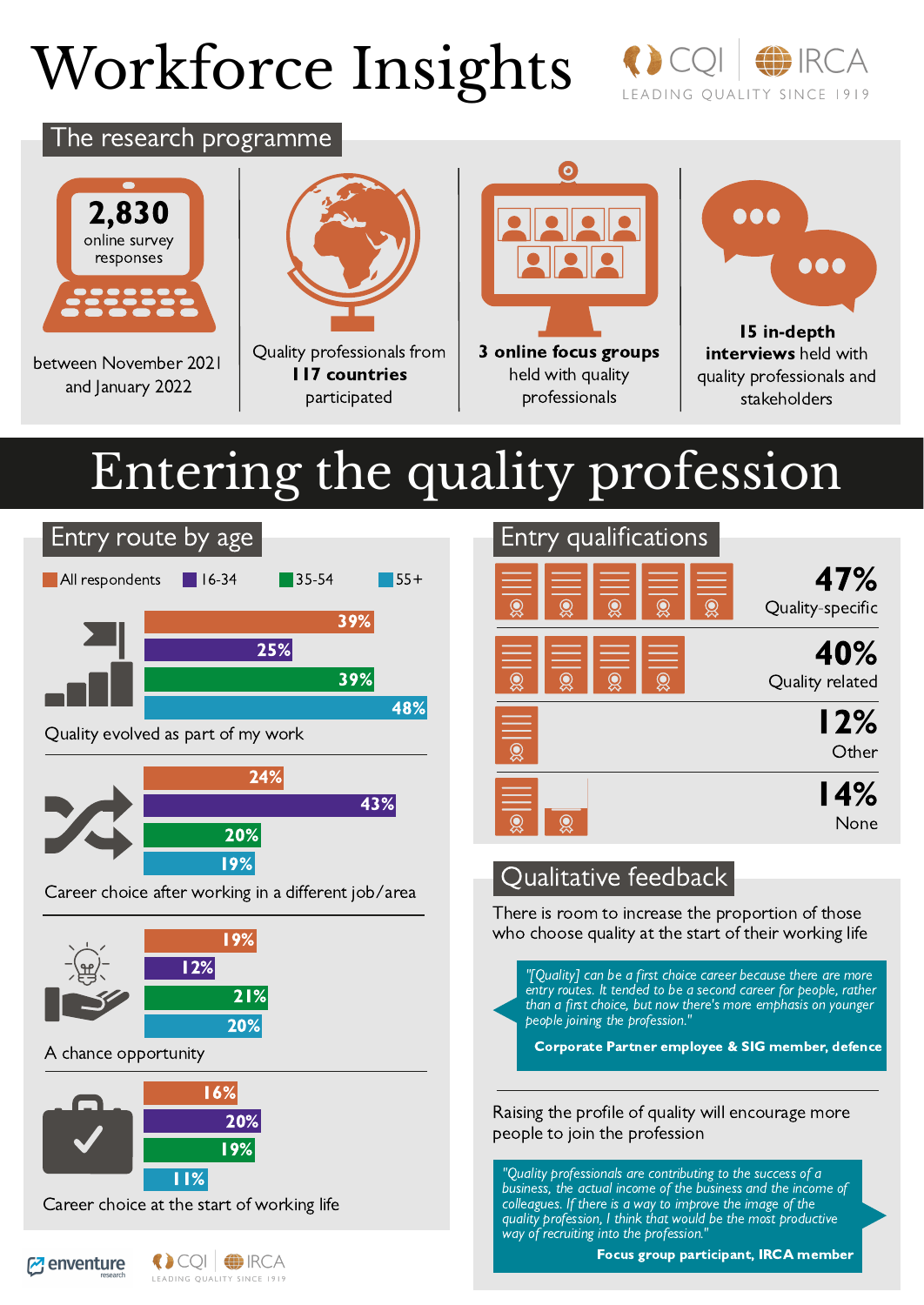## Career progression and development

### Skills development

Top skills and knowledge the workforce intends to acquire in the next 24 months



 $\bigcirc$ cqi $\bigcirc$ irca

LEADING QUALITY SINCE 1919

**M** enventure

### Oualitative feedback

Ouality professionals can develop wide-ranging knowledge and experience across a business or organisation, allowing them to work across multiple roles and sectors, both inside and outside quality

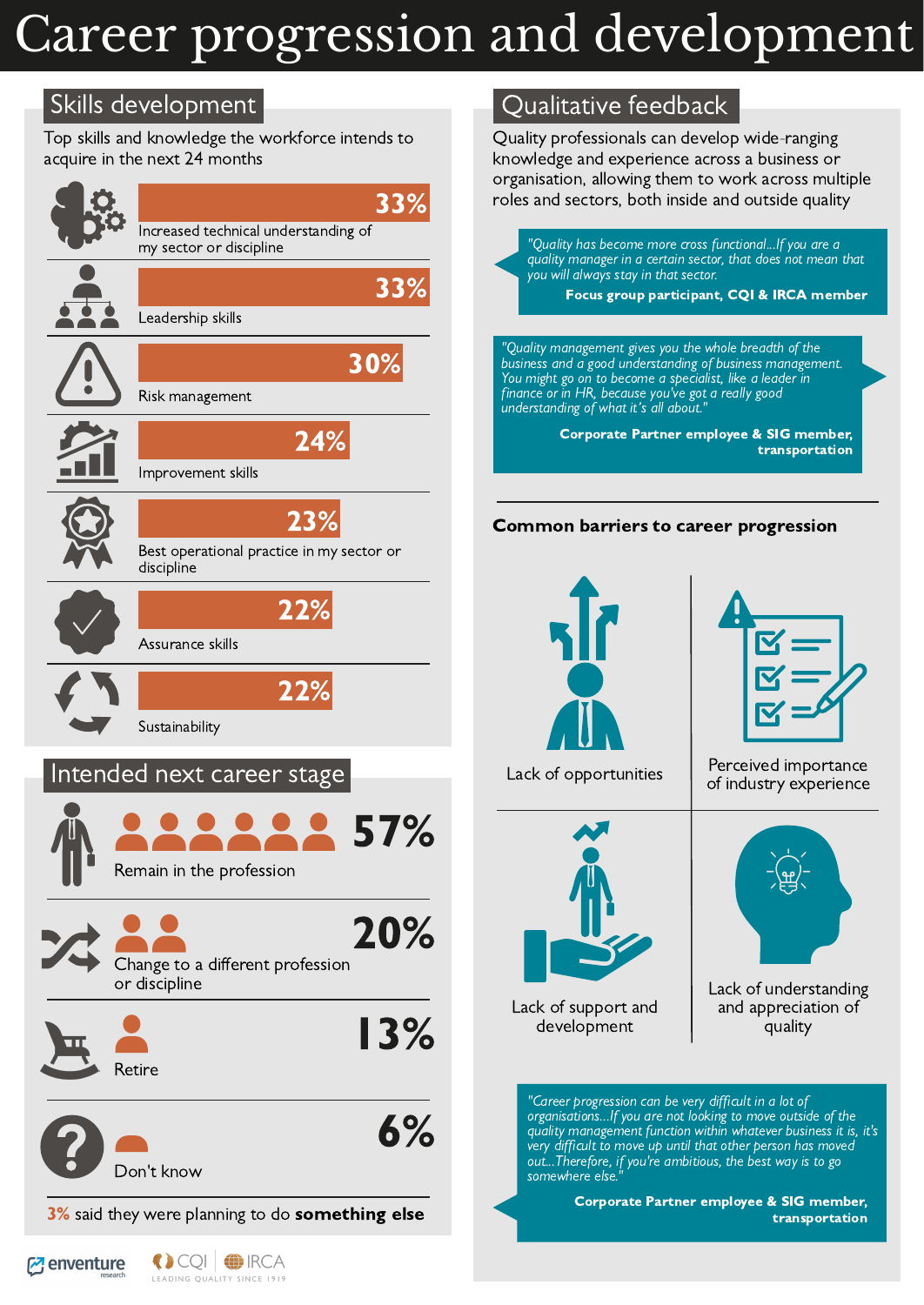## Recruitment and skills gaps



University degree

 $\mathcal{P}$  enventure